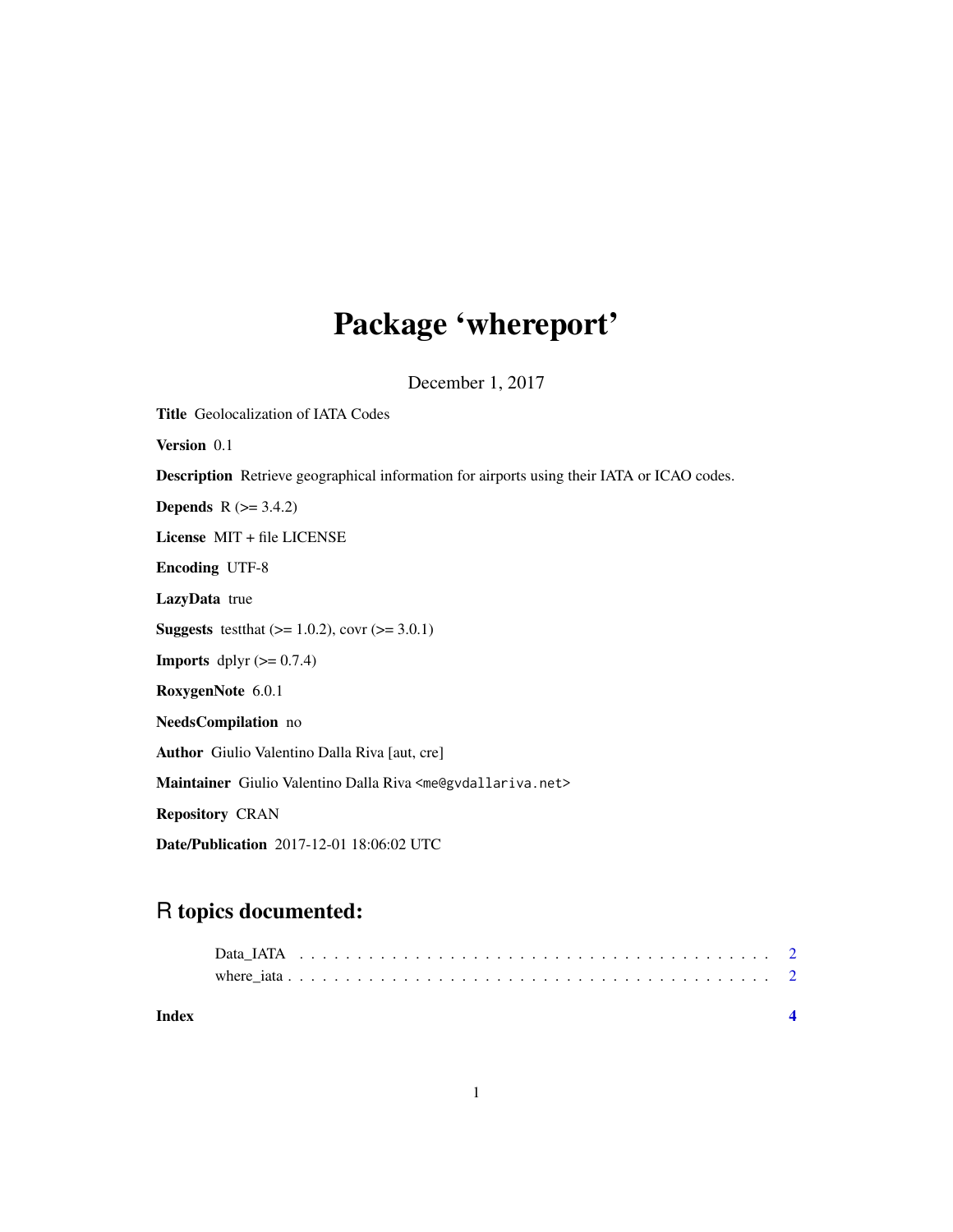<span id="page-1-0"></span>Data\_IATA *Data\_IATA*

#### Description

Geographical location and Iata, ICAO codes for 8965 international airports

#### Usage

Data\_IATA

#### Format

A data frame with 8965 rows and 6 variables:

IATA IATA code of the airport ICAO ICAO code of the airport Airport\_name Common name of the airport Location\_served Geographical location for the airport Time Time zone of the location served DST Months in which the Daylight Saving Time is observed

#### Source

[https://en.wikipedia.org/wiki/List\\_of\\_airports\\_by\\_IATA\\_and\\_ICAO\\_code](https://en.wikipedia.org/wiki/List_of_airports_by_IATA_and_ICAO_code)

where\_iata *IATA localization*

#### Description

where\_iata answers the question: "Where is located the airport with this IATA code?".

#### Usage

```
where_iata(IATA_code)
```
#### **Arguments**

IATA\_code a string or vector of strings containing the three letters IATA code(s)

#### Value

A dataframe containing IATA code, ICAO codes, Airport name, Location served, Time zone, and DST.

Some of the fields may be 'na'.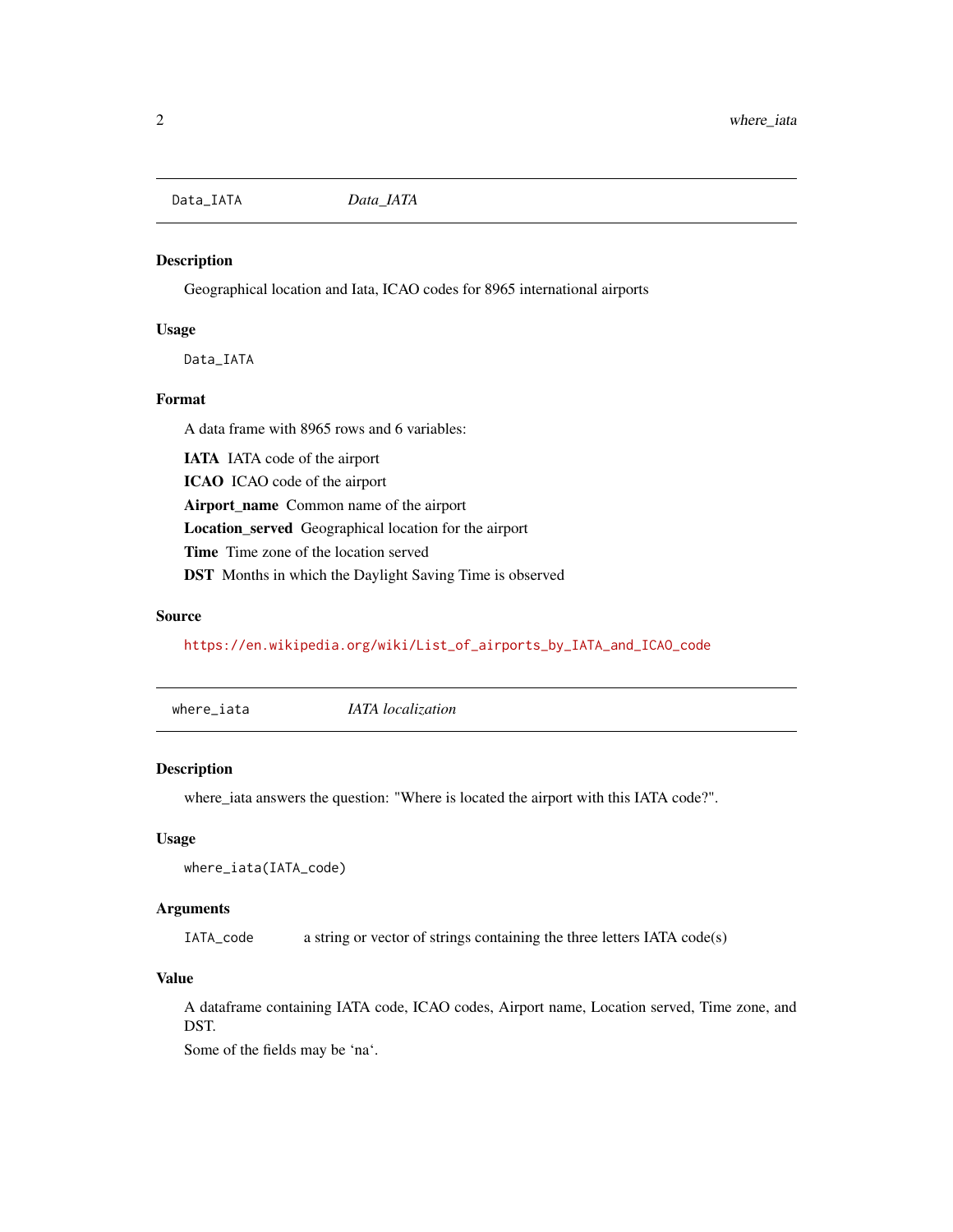where\_iata

### Examples

where\_iata("YVR") where\_iata(c("YVR","CHC"))